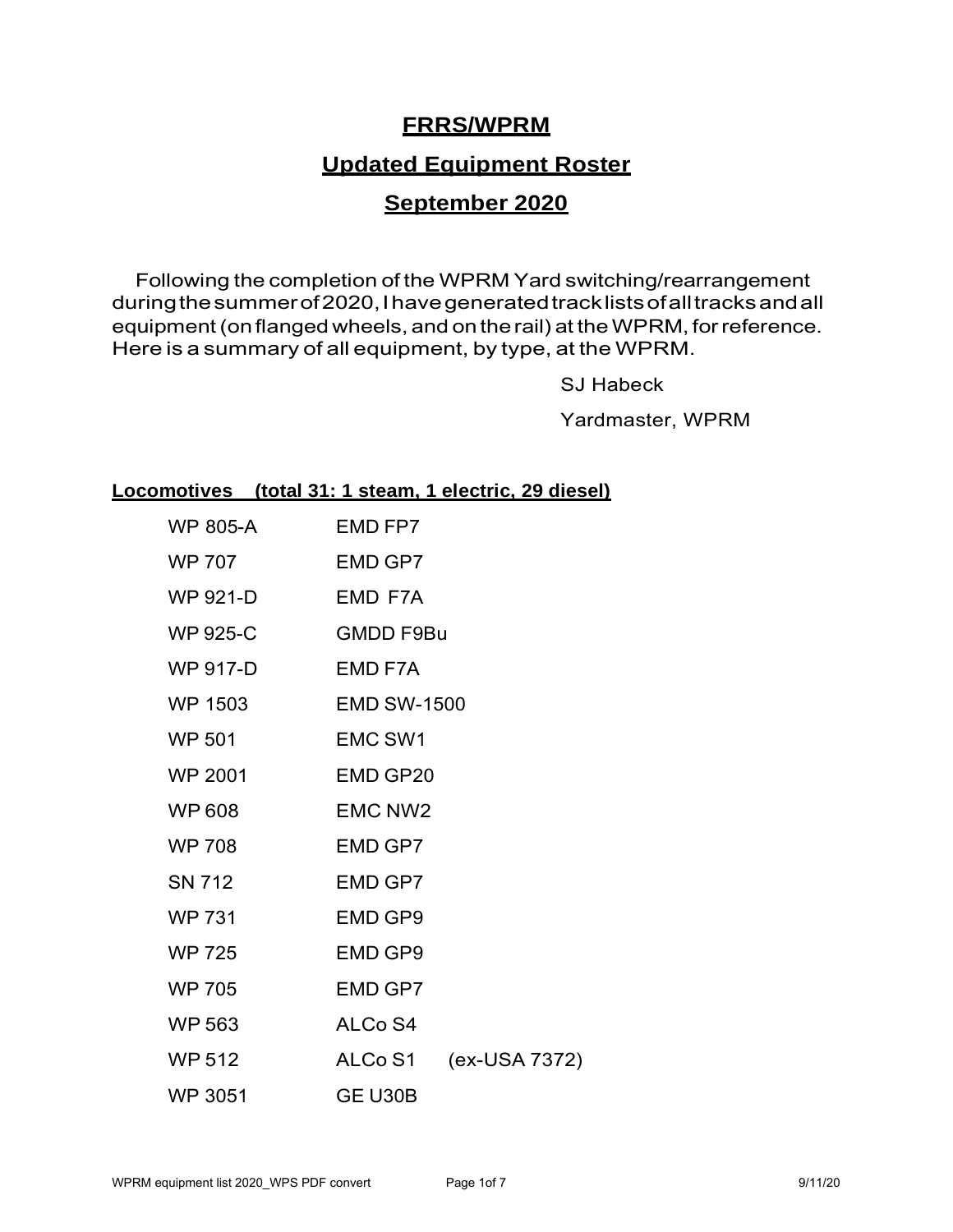| QRR 4            | ALCo S1                   | $(ex-WP 504)$               |
|------------------|---------------------------|-----------------------------|
| QRR <sub>3</sub> | <b>GE 44T</b>             |                             |
| <b>FRW 1857</b>  | <b>FM H12-44</b>          |                             |
| <b>USS 20</b>    | <b>Baldwin S12</b>        |                             |
| <b>NVR 51</b>    | <b>Baldwin DS-4-4-660</b> |                             |
| ONW <sub>3</sub> | Baldwin AS-616            | $(ex-SP 5274)$              |
| ONW <sub>4</sub> |                           | Baldwin AS-616 (ex-SP 5253) |
| <b>KCC 908</b>   | ALCo RS2                  |                             |
| KCC <sub>2</sub> | ALCoRS3                   |                             |
| <b>KCC 778</b>   | GE 125T (electric)        |                             |
| <b>UP 6946</b>   | <b>EMD DDA40X</b>         |                             |
| SP 1100          | <b>EMD TR6A</b>           |                             |
| SP 2873          | <b>EMD GP9E</b>           |                             |
| <b>WP 165</b>    | ALCo 0-6-0 (steam)        |                             |

# **Cabooses (18: 14 steel body, 4 wood body)**

| SN 1642          | wood body; rebuilt by WP from a boxcar     |
|------------------|--------------------------------------------|
| MP 13878         |                                            |
| RI 17174         | (ex-UP 24592)                              |
| UP 25732         | UP class CA-10                             |
| UP 25283         | UP class CA-5                              |
| UP 25049         | UP class CA-3                              |
| CCT 24           | $(ex-ATSF)$                                |
| SP 4706          |                                            |
| <b>DRGW01414</b> | privately owned, used by FRRS by agreement |
| WP 428           |                                            |
| WP 483           |                                            |
| WP484            | used on road trips                         |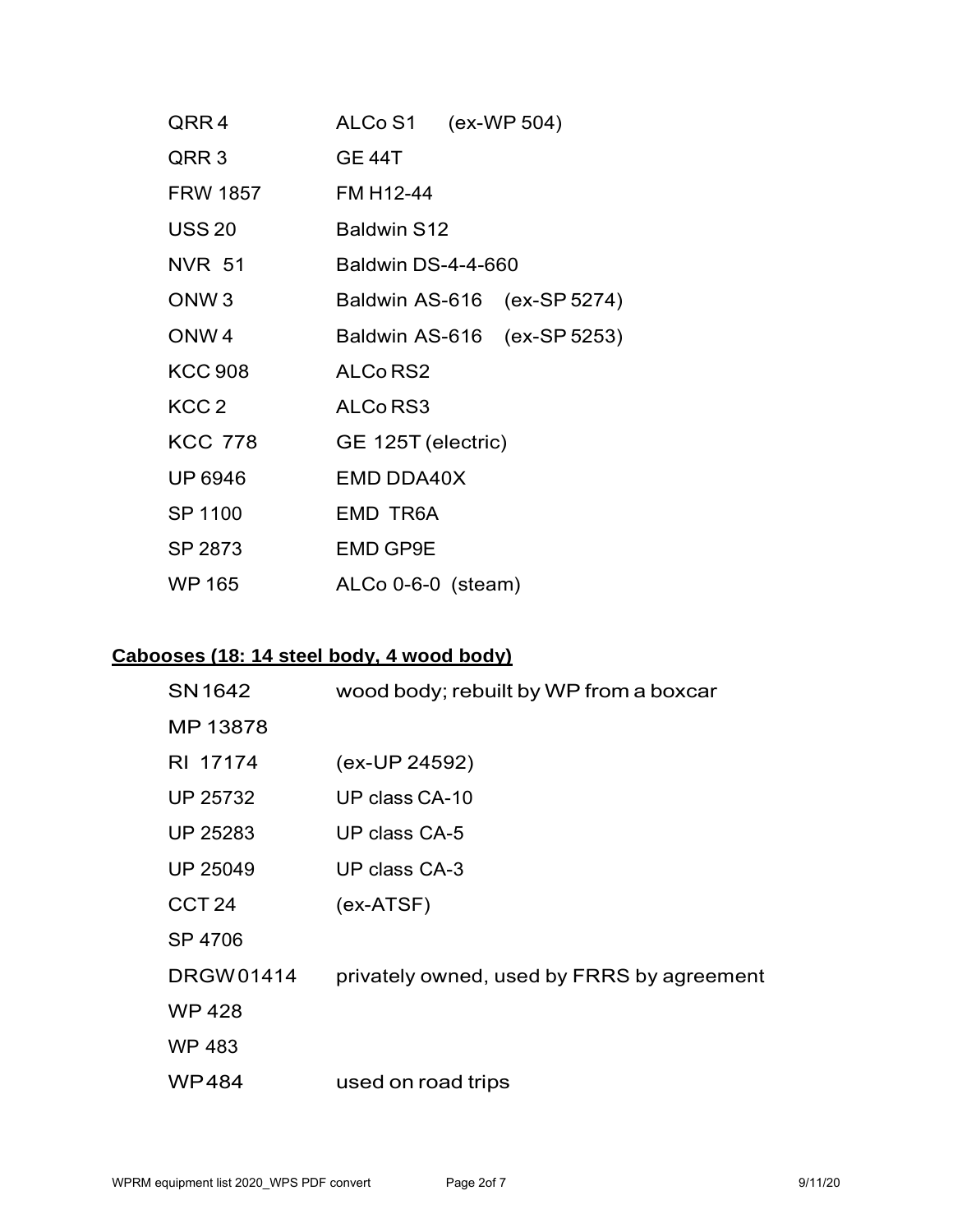| WP 645         | wood body; rebuilt by WP from a boxcar    |
|----------------|-------------------------------------------|
| <b>ONW 300</b> | wood body; ex-N&W 518121; privately owned |
| SP 1060        | privately owned                           |
| SP 1337        |                                           |
| ATSF 999197    | privately owned                           |
| WP 614         | wood body "veranda" style                 |

# **Passenger Cars (15)**

| ATK 8070         | diner (ex-ATSF 601); privately owned         |
|------------------|----------------------------------------------|
| <b>FRRX 5653</b> | baggage/display/events car                   |
| <b>WP 841</b>    | California Zephyr diner Silver Plate         |
| <b>UP 5810</b>   | Railway Post Office (RPO)                    |
| <b>WP 832</b>    | CZ dome/lounge /dormitory Silver Hostel      |
| <b>FRRX 4717</b> | CZ dome coach Silver Lodge (ex-CB&Q)         |
| <b>GGMX 4720</b> | CZ dome coach Silver Rifle (ex-CB&Q)         |
| <b>WP123</b>     | baggage car converted for MofW service       |
| <b>HATX 1112</b> | crew sleeper Edenwold                        |
| <b>WP 701</b>    | ex-Pullman 12-1 sleeper Clover Plot          |
| <b>WPMW 37-8</b> | <b>WPRM</b> "haunted car" for Pumpkin Trains |
| <b>WPMW 37-7</b> | MofW; ex-SP 3203 Sunburst Rosesleeper        |
| <b>USAX 8300</b> | Pullman troop sleeper                        |
| <b>WP 106</b>    | WP business car Charles O. Sweetwood         |
| <b>UP 105</b>    | UP business car                              |

# **Cranes & Boom Cars (5)**

| WPMW 37   | Industrial Brownhoist 200-toncrane        |
|-----------|-------------------------------------------|
| WPMW 37-1 | boom car for WPMW 37 (ex-WP 6552 gondola) |
| WPMW 90   | Brownhoist 50-ton crane                   |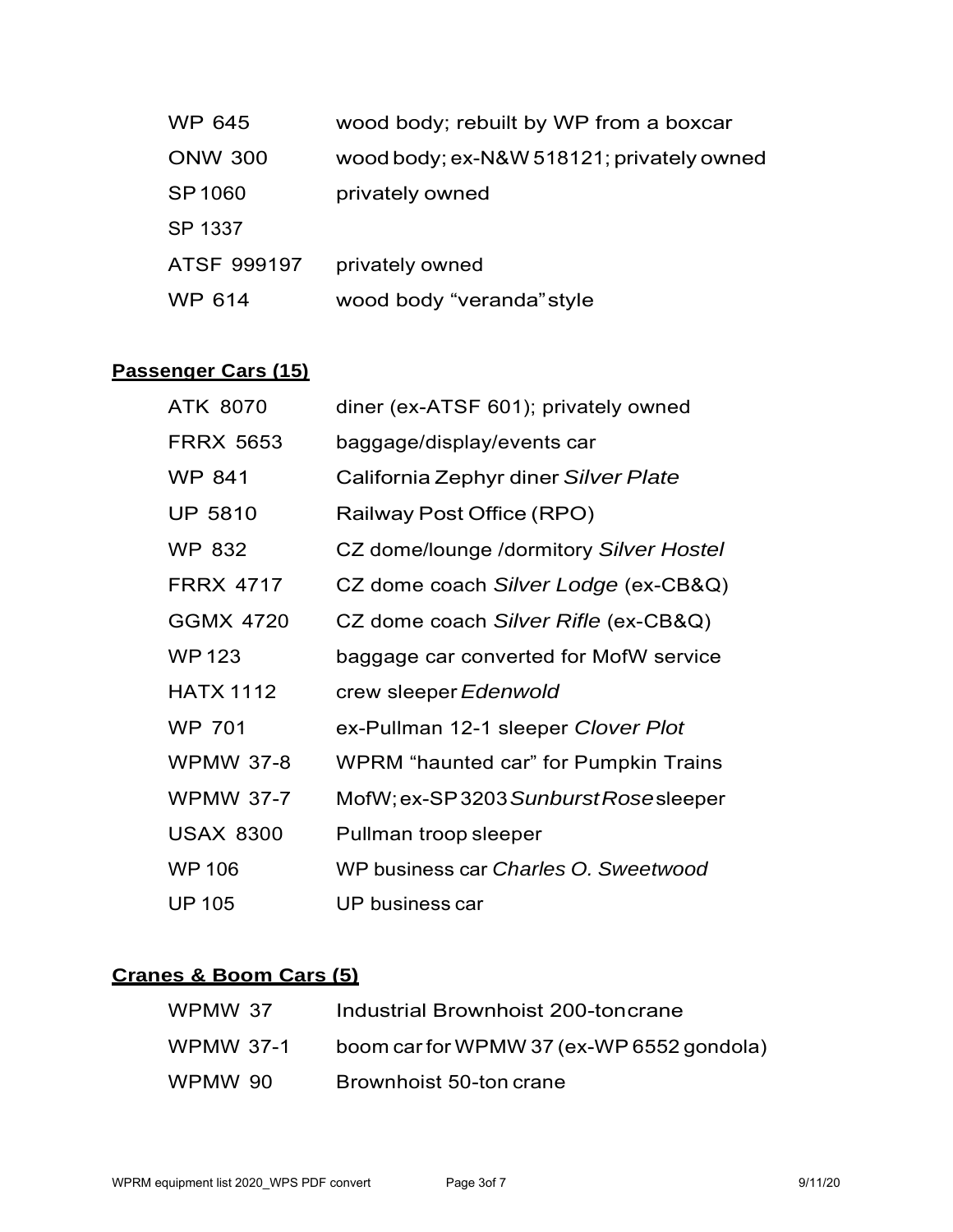- WPMW 8674 boom car for WPMW 90 (50' flatcar)
- WPMW E-14 15-ton Burro crane with dedicated boom flat

#### **Boxcars (32;used for storageunless indicatedotherwise)**

| <b>WP 3032</b>    |                                 |
|-------------------|---------------------------------|
| MR 1236           |                                 |
| <b>SRY 835</b>    |                                 |
| <b>WP 22023</b>   |                                 |
| <b>WP 20807</b>   |                                 |
| <b>WP 17087</b>   | wooden car                      |
| <b>WP 20772</b>   |                                 |
| <b>WP 20094</b>   |                                 |
| <b>WP 3472</b>    |                                 |
| <b>WP 18503</b>   |                                 |
| <b>TS 521</b>     |                                 |
| WP 64004          | CMO car                         |
| <b>WPMW 37-10</b> |                                 |
| <b>WPMW 37-6</b>  |                                 |
| WP 36011          |                                 |
| <b>WP 37007</b>   |                                 |
| <b>WP 34005</b>   |                                 |
| SSW 23908         | Archives                        |
| SSW 694629        | <b>DBM</b> storage              |
| UP 903568         | tool car                        |
| WP 64806          | <b>FRRS</b> road boxcar         |
| <b>WP 21255</b>   | filter car                      |
| <b>WP 20806</b>   | oil car (silver/orange feather) |
| UP 917138         | FRRS events storage (party car) |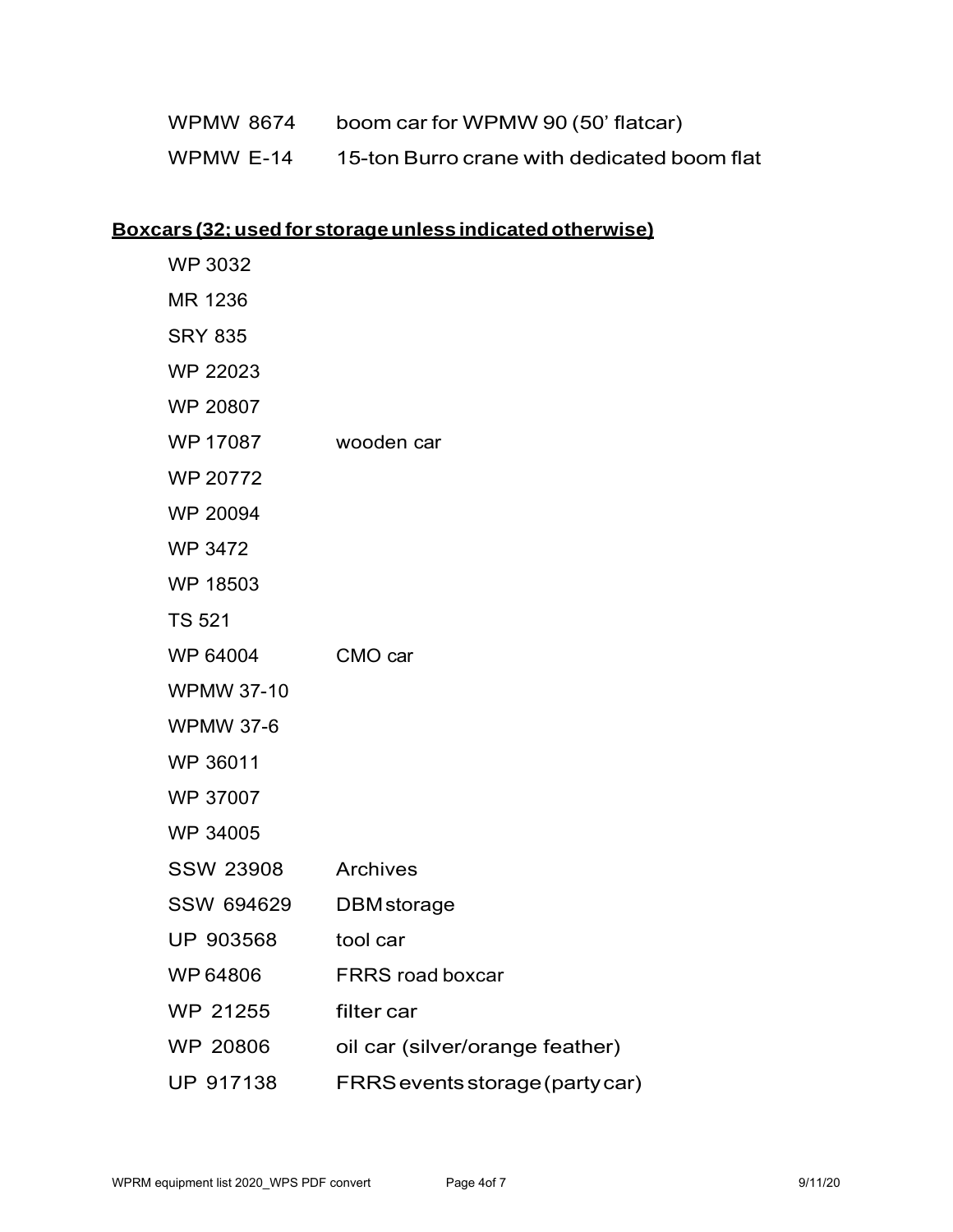| <b>MKT5164</b>   | events and shop storage |
|------------------|-------------------------|
| WP 20868         | mechanical dept storage |
| <b>WPMW 0212</b> | mechanical dept storage |
| <b>WP 3417</b>   | ex-MILW                 |
| WP 19801         |                         |
| WP 19901         | Transco car             |
| WP 3796          |                         |
| D&RG 62962       | Steam crew support car  |

## **Tank cars (6)**

| WPMW 1583         | water car |  | Note: Typo corrected from 1852-> 1853 |  |  |
|-------------------|-----------|--|---------------------------------------|--|--|
| <b>WPMW 1577</b>  | water car |  | Paul Finnegan $(5/4/22)$              |  |  |
| WPMW 0291         |           |  |                                       |  |  |
| <b>ACFX 7632</b>  |           |  |                                       |  |  |
| WP 1132           | waste oil |  |                                       |  |  |
| <b>FRRX 12107</b> | fuel car  |  |                                       |  |  |

# **Hoppers/Covered Hoppers (7)**

| <b>WP11509</b>   | PS-2 (covered hopper) |
|------------------|-----------------------|
| SN 5005          | PS-2 (covered hopper) |
| WP 10760         | ballast               |
| WP 10649         | ballast               |
| <b>SPMW 7273</b> | ballast               |
| <b>WPMW0196</b>  | sand car              |
| <b>WP 11974</b>  | covered hopper        |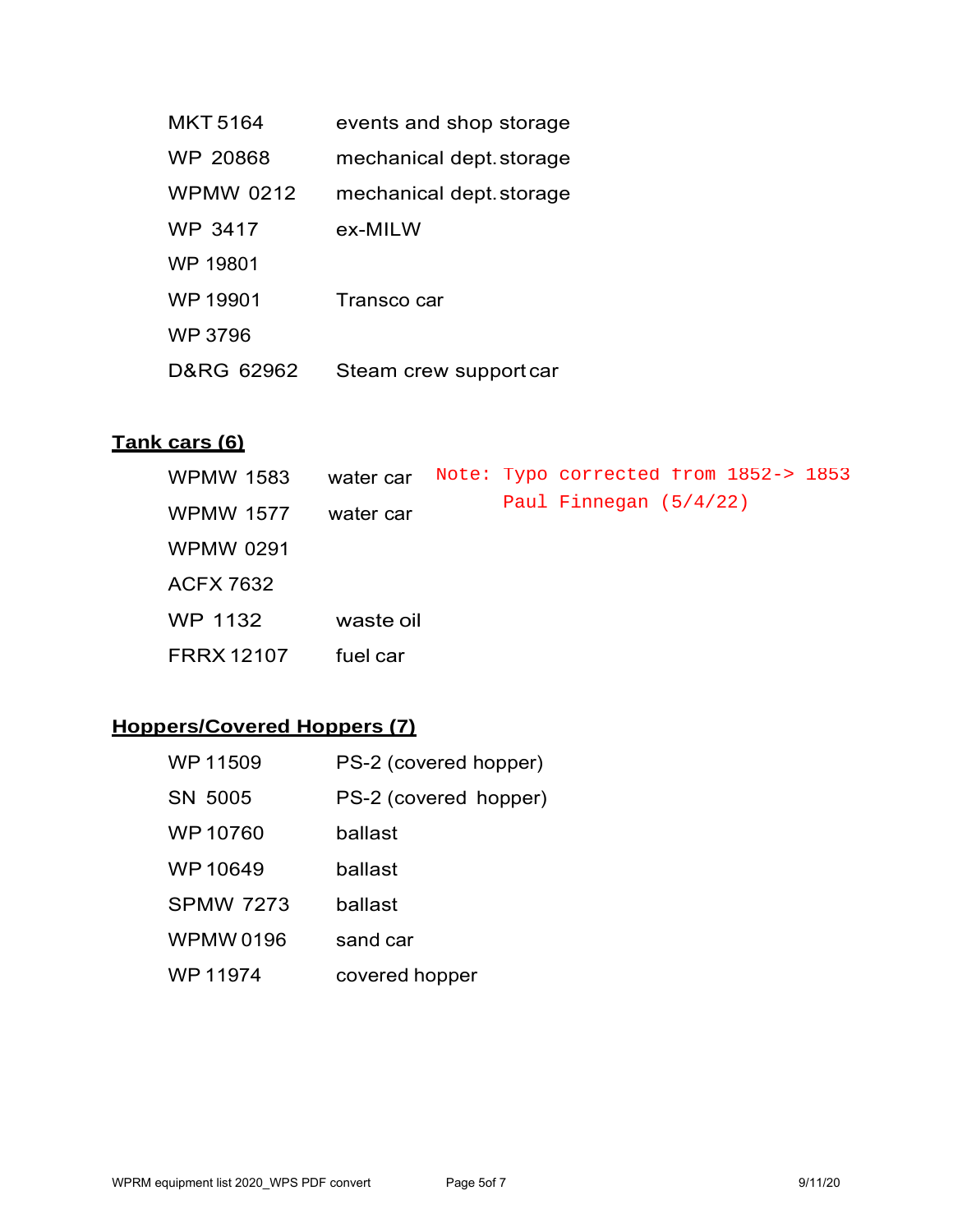### **Gondolas (12)**

| SP 358262         | beet gon                                 |
|-------------------|------------------------------------------|
| SP 358646         | beet gon                                 |
| MP 27171          | crossing signal parts                    |
| <b>WPMW11012</b>  | side dump (ex-Six Companies (Hoover Dam) |
| WP 6116           | composite gon                            |
| WP 6550           | rail                                     |
| WP 6424           | shorty gon (for steel coils)             |
| WP 6210           | ex-Oro Dam Constructors, Inc.            |
| <b>CNW 128127</b> | scrap car                                |
| MP 643595         | Magnolia Tower parts                     |
| GONX 330488       | Magnolia Tower parts                     |
| WP 5023           |                                          |

#### **Refrigerated Cars (6 -ice, mechanical, cryogenic)**

| <b>WP 52138</b>    | ice reefer (no couplers)       |
|--------------------|--------------------------------|
| PFE 11454          | ice reefer (archives)          |
| FGEX 59932         | ice reefer (archives)          |
| <b>JRSX 5021</b>   | cryogenic reefer (archives)    |
| <b>SFRD 8199</b>   | icereefer (mechanical storage) |
| <b>FRRX 100468</b> | mechanical reefer(storage)     |

# **Flat Cars (14)**

| <b>WPMW 8545</b>  | half-gon/half flat  |
|-------------------|---------------------|
| <b>WPMW 37-2</b>  | parts storage       |
| <b>WPMW 0318Y</b> | Vista-Flat (stored) |
| <b>WP 8514</b>    | Vista-Flat (stored) |
| <b>HTTX 95130</b> | trucks              |